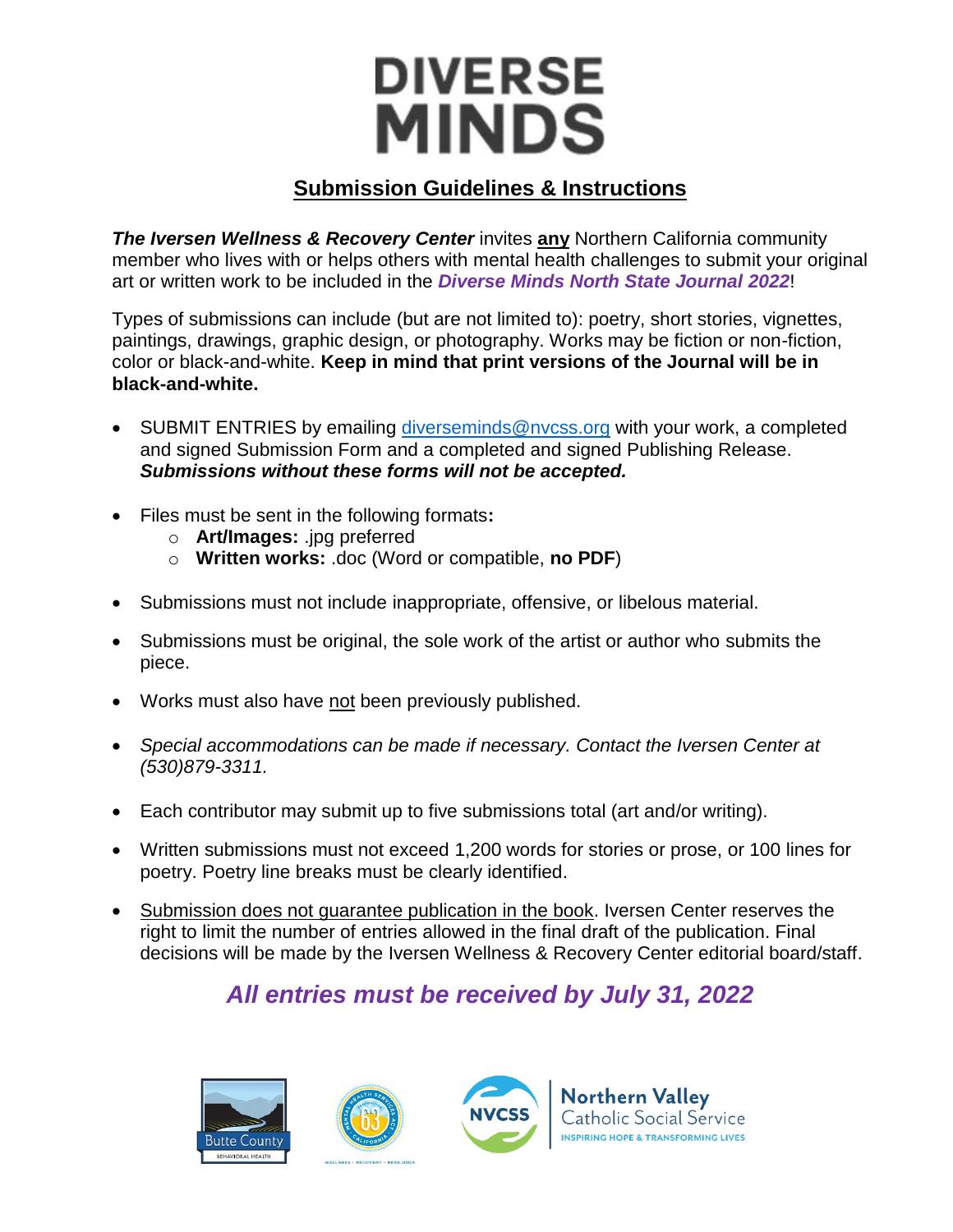

#### **Submission Form**

| Wellness Center I participate in (if applicable): _______________________________ |  |  |
|-----------------------------------------------------------------------------------|--|--|

Biography: *Some or all of this biography may be used in the publication. Attach another page if needed.*

Write a short paragraph telling us who you are:

What is significant about the piece you are submitting?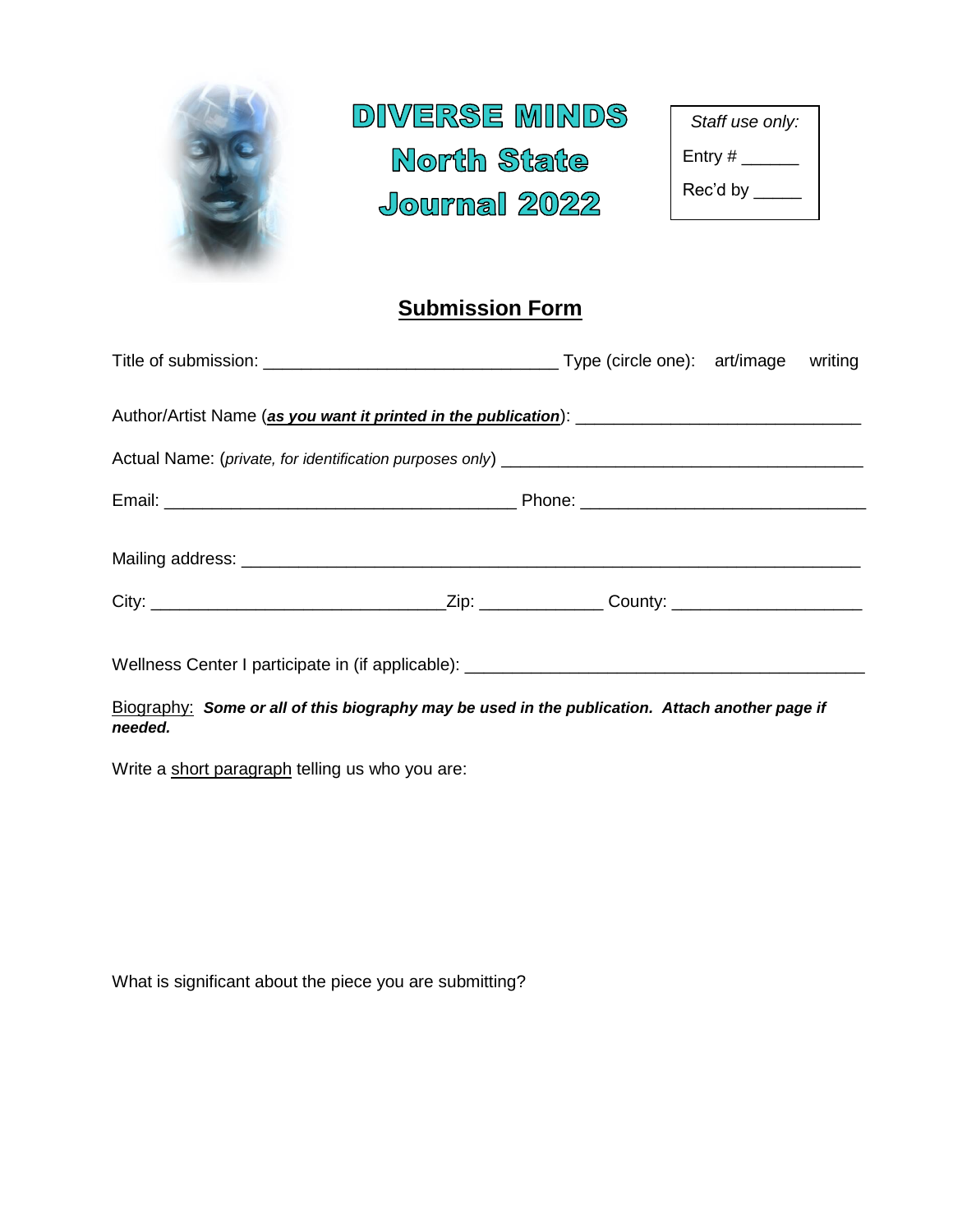

# DIVERSE MINDS North State  $J$ ourmal  $2022$



### **Publishing Release**

I, \_\_\_\_\_\_\_\_\_\_\_\_\_\_\_\_\_\_\_\_\_\_\_\_\_\_\_\_\_\_, am the owner of all rights to the copyrightable work, images, artwork, or other content (the "Work") which is attached to this Publishing Release as Exhibit 1 and incorporated herein by this reference. I hereby grant Northern Valley Catholic Social Service ("NVCSS") and anyone working with or on behalf of NVCSS to publish, distribute, and sell the Diverse Minds North State Journal, the continuing, nonexclusive, royalty-free right (but no obligation) to publish, reproduce, distribute, and sell the Work: (a) in print, electronic, digital, and all other versions and editions of the NVCSS Literary Journal ("Diverse Minds North State Journal") (whether published under that name or under another similar name), and (b) in marketing, publicity, advertising, and related materials used to promote and/or sell the Diverse Minds North State Journal.

NVCSS's agreement to consider publishing my Work in the Journal is the only and complete compensation and consideration due to me. Neither NVCSS nor any other person will pay me, or is required to pay me for use of my Work as allowed by this release. I have no legal claim to ownership of or profits from the Diverse Minds North State Journal, whether or not my Work appears in the publication. I understand that the Work may appear on the Internet and in printed form, as well as in other formats, as part of the Diverse Minds North State Journal.

I am the sole owner of the Work and agree to protect (indemnify) NVCSS from and against any and all costs, claims, and lawsuits brought by me or any other person which arising from or relate to NVCSS's use, publication or distribution of my Work as permitted by this Release.

This Release does not and will not be deemed to create any employment or business arrangement, joint work, or other legal relationship between NVCSS and me. This Release is a complete statement of the agreement and understanding between NVCSS and me relating to the Work; it replaces and overrules all other agreements or understandings between us about my Work (if any). This Release may be modified only by a written instrument signed by NVCSS and me which states that it modifies this Release. I have read this Release completely and carefully and understand its contents and legal consequences.

AGREED and ACCEPTED:

| Signature                                                          |
|--------------------------------------------------------------------|
|                                                                    |
|                                                                    |
| Date:<br><u> 1980 - Jan Berlin, Amerikaansk politiker († 1908)</u> |
| Description of the Work:                                           |